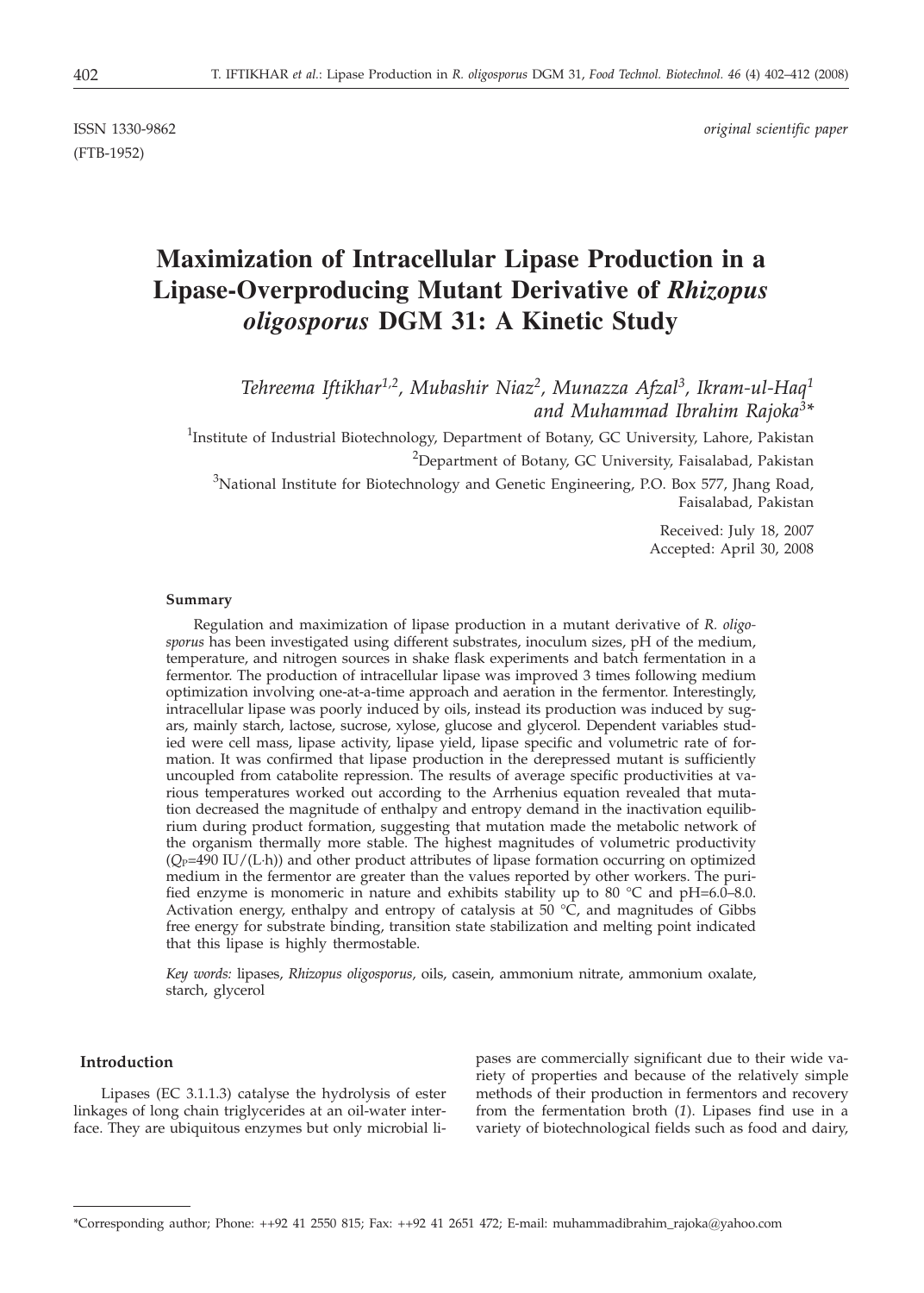detergents, cosmetics, pharmaceuticals, agrochemicals (insecticides, pesticides) and oleochemicals (*2*). They have a special contribution in waste management and improvement of tanning techniques (*2*,*3*). Many bacteria, filamentous fungi and yeasts have the ability to produce lipases (*3,4*). Filamentous fungi have a greater potential for production of extracellular lipases, which are generally used as purified enzymes. Due to the instability of extracellular lipases and costly purification procedures, their application is limited. Direct use of compact cells for intracellular production of lipases or fungal cells immobilized within porous biomass support particles as a whole biocatalyst represents an attractive process for bulk production of biodiesel and polyesters (*5–8*). They are economical because they do not necessarily require purification or further immobilization (*5*)*.*

Moulds produce lipases of high catalytic activity and thermal stability (*4*,*9*), which are desired characteristics of most of the industrial enzymes. Among strains of *Rhizopus* spp., *R. delemar, R. oryzae, R. arrhizus, R. chinensis* and *R. niveus* have been extensively characterized for production of lipases (*4*–*8*), but *R. oligosporus* received minor studies (*9*). It is inevitable to investigate other microbial resources as potential producers of lipases of commercial significance. In order to achieve higher enzyme titres, a number of factors need to be optimized, including a suitable organism, process parameters and genetic manipulations (*10*–*12*).

Biosynthesis of lipase is markedly dependent on the type of inducer used. Lipases have mostly been produced using induction by low-cost substrates, namely, wheat bran, oil cake or wastes from plant oil industries (*4*). In industrial scale fermentation, their use may cause inconsistencies in medium homogeneity, oil-water surface problems and may involve expensive purification process (*4*). Therefore, their constitutive production by an efficient microbial system that can utilize soluble sugars as carbon and energy sources is quite attractive. Suitable mono-, di- or polysaccharides need to be screened to find the best one to support maximum formation of lipases.

Lipases can be produced in both solid-state (SSF) and submerged fermentations. Submerged fermentation is an attractive method since all process variables can be easily controlled, while in SSF the lower mass transfer rate of gas and nutrient diffusion may occur at lower temperature (*4*). The production process for lipases has not been commercialized in Pakistan, but the country imports large amounts of lipases for industrial application. There is currently interest to permit its production locally. The present investigation has been undertaken to investigate the relationship of the substrate, nitrogen source, initial pH of the medium and temperature of fermentation on the regulation of intracellular lipase production to select the best conditions for active lipases (*13*), since medium composition significantly affects the yield and productivity of lipases at industrial scale. For this purpose, a deoxyglucose-resistant (DG<sup>r</sup>) mutant derivative (*14*) of a locally isolated strain of *R. oligosporus* was developed and one putative mutant was subsequently evaluated in media containing different substrates and nitrogen sources for indigenous production of lipases.

# **Materials and Methods**

## *Microorganism*

The culture of a native strain of *R. oligosporus* was collected from our culture collection. The culture was maintained on potato dextrose agar (PDA) slants and plates at 4 °C and subcultured every month. The fungus was resubcultured onto PDA plates at ambient temperature for 15 days before use as a source of inoculum. The culture was grown on medium containing (in  $g/L$ ): peptone 30, glucose 10,  $K_2HPO_4$  2, KCl 0.5, NaNO<sub>3</sub> 0.5, MgSO<sub>4</sub> 0.5 unless mentioned otherwise.

The spore suspensions  $(2.10^9)$  colony forming units (CFU) per mL) were appropriately diluted and spread on the PDA plates. The agar plates were irradiated with UV light for 5–15 min at a distance of 30 cm by using a germicidal lamp to give a survival ratio of cells of 0.01– 0.10 %. The irradiated cells were allowed to grow in the presence of 0.6 % deoxyglucose (DG)+0.5 % tributyrin in the above medium to isolate de-repressed mutants as described earlier (*15*). After 5 days, the colonies showing bigger halo zones were picked up and maintained on PDA-DG slants at 4 °C.

## *Substrates*

Different carbon sources, namely glucose, xylose, glycerol, sucrose, maltose, lactose and starch (10 g/L), were tested for their impact on intracellular lipase production. Starch was optimized for enhanced lipase production. Other process variables like time of fermentation and inoculum size were optimized in the shake flask, while temperature and nitrogen sources were optimized in the fermentor as described earlier (*16*). For this purpose, traditional classical method was used varying one parameter at a time by maintaining preoptimized submerged conditions in shake flasks or fermentor.

## *Inoculum preparation*

A volume of 10 mL of saline was added to 15-day- -old culture plates. Spore suspension (containing approx. 107 spores/mL) was prepared by scratching the plates. Initially, predetermined volumes of spore suspension were transferred aseptically to each flask containing the fermentation medium (20 mL). A volume of 1 mL of inoculum was found sufficient to support rich growth and enzyme production and was used in other studies keeping other variables constant.

#### *Fermentation*

The ability of carbon sources (Table 1) to regulate improved production of lipase in *R. oligosporus* DGM 31 was essentially examined in the above medium. The carbon sources were added individually to batches of basal medium to give a substrate mass level of 10 g/L (found optimum). All media were adjusted to pH=7.0 with 1 M NaOH or 1 M HCl.

Time course (Fig. 1) of lipase production in shake flask batch cultures was carried out at 30  $^{\circ}$ C in a gyratory shaker (150 rpm). Sample flasks (done in triplicate) were withdrawn after predetermined time intervals (h) and processed. Growth, protein production and intracellular enzyme activities were assayed. Cells were ob-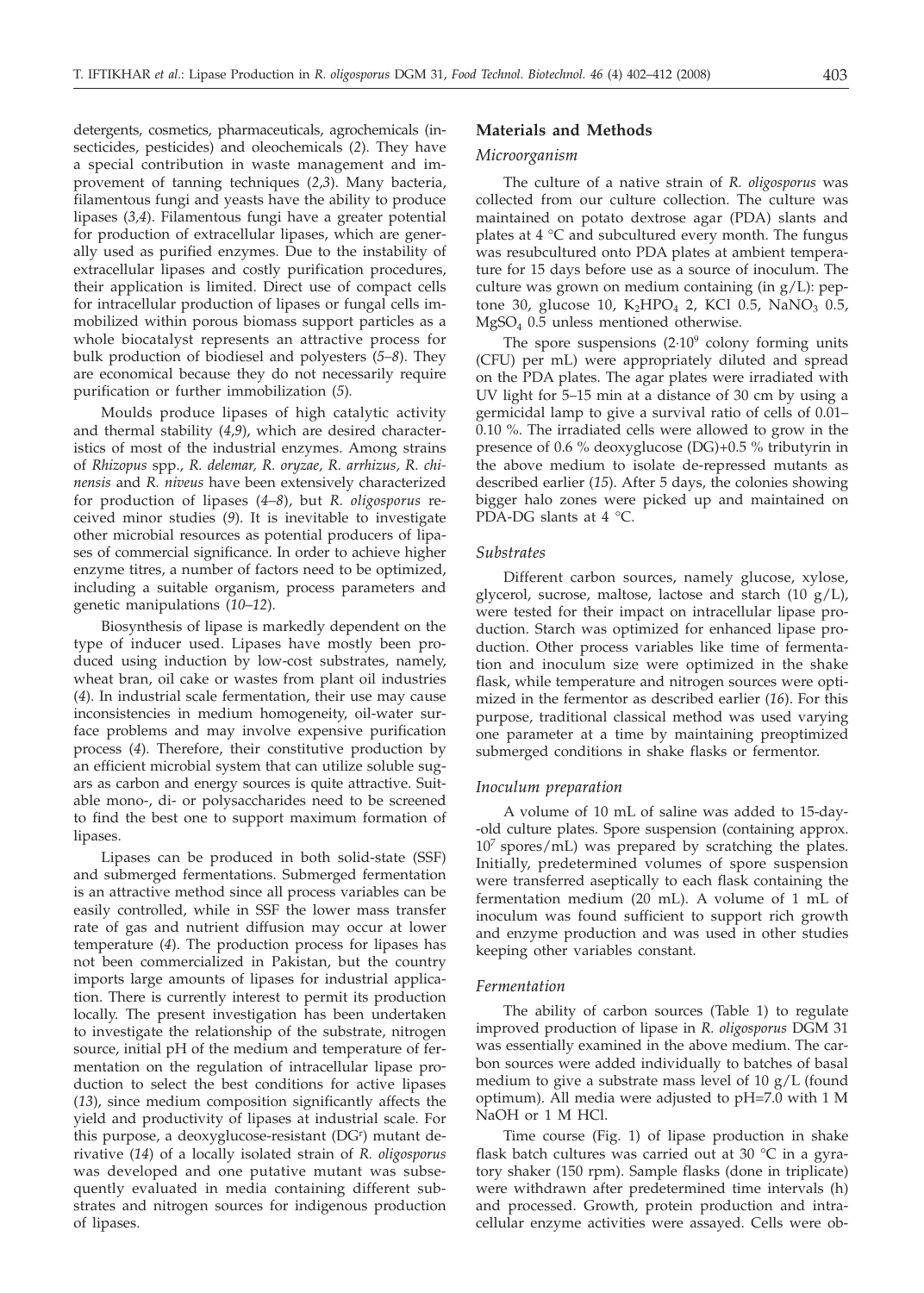Table 1. Potential of *R. oligosporus* overproducing mutant derivative for intracellular lipase production from different substrates added to the culture medium ( $pH=7.0$ ) at 30 °C in shake flasks

| Growth    | $Y_{P/X}$         | $Y_{P/S}$        | $Q_{\rm P}$        | $Y_{X/S}$          |
|-----------|-------------------|------------------|--------------------|--------------------|
| substrate | IU/g              | IU/g             | $IU/(L \cdot h)$   | g/g                |
| Glucose   | $1050^{\circ}$    | 420 <sup>c</sup> | $127.0^{\circ}$    | $0.40^\mathrm{e}$  |
| Xylose    | 1048 <sup>c</sup> | 440 <sup>c</sup> | $160.0^{\circ}$    | $0.42^{\rm d}$     |
| Maltose   | $1067^{\rm b}$    | $510^{\rm b}$    | $165.0^{b}$        | $0.45^{\rm b}$     |
| Lactose   | $726^f$           | 312 <sup>f</sup> | $103.6^{8}$        | 0.43 <sup>cd</sup> |
| Sucrose   | $795^e$           | 350 <sup>d</sup> | $108.1^{\text{f}}$ | $0.44^{bc}$        |
| Starch    | 1157 <sup>a</sup> | 590 <sup>a</sup> | $223.7^a$          | $0.51^{\rm a}$     |
| Tween 80  | 917 <sup>d</sup>  | 330 <sup>e</sup> | $112.0^e$          | $0.36^{b}$         |
| Olive oil | 921 <sup>d</sup>  | $350^{\rm d}$    | $115.1^{\rm d}$    | 0.38 <sup>f</sup>  |
| F-value   | 293.90            | 304.40           | 289.37             | 156.39             |
| p-value   | 0.000             | 0.000            | 0.000              | 0.000              |

*Y*P/X, *Y*P/S, *Q*P and *Y*X/S are specific enzyme yield, enzyme yield per g of substrate utilized, volumetric rate of enzyme production and cell yield, respectively. Each value is a mean of three replicates. Values followed by different superscript in columns for  $Y_{P/X}$ ,  $Y_{P/S}$ ,  $Q_P$  and  $Y_{X/S}$  differ significantly at  $p \le 0.05$  by 6.376, 0.354, 0.414 and 0.017, respectively, using Duncan's multiple range test applying ANOVA 2 in MSTAT-C software and degree of freedom of 23 and error mean square of 14.245, 0.044, 0.060 and 0.0001 for *Y*P/X, *Y*P/S, *Q*P and *Y*X/S columns, respectively



**Fig. 1***.* Representative time course of intracellular lipase production ( $\circ$ , $\bullet$ ) and cell mass formation ( $\triangle$ , $\blacktriangle$ ) following the growth of the wild organism ( $O$ , $\Box$ , $\triangle$ ) on glucose (10 g/L,  $\Box$ , $\blacksquare$ ) and mutant derivative  $(\bullet,\blacktriangle,\blacksquare)$  in the basal medium (pH=7.0) at 30 °C in shake flask cultures (150 rpm). Each point is a mean of three independent experiments. Bars indicate standard deviation among three replicates. Though cell mass and substrate consumption rates were comparable, lipase produced by mutant derivative differed significantly at  $p \leq 0.05$ 

tained by centrifugation (15 000 $\times$ *g*, 15 min at 4 °C) of the above fermentation broth. The cell-free supernatant was preserved for protein assays and cell pellets were washed twice with saline, suspended in 10 mL of phosphate buffer ( $pH=7$ ) containing glass beads (0.45  $\mu$ m diameter) and shaken vigorously at 200 rpm for 15 min, or alternatively, the cells were ultrasonicated as described earlier (*17*). The contents were centrifuged and the supernatant (cell extract) was assayed for the intracellular lipase activity. Extracellular and intracellular lipase activities (in IU/mL) were almost the same, and the extracellular enzyme activities were not presented. Dry cell mass was determined as described previously (*15*).

## *Effect of pH on lipase production*

The effect of initial pH of the medium was observed in the range of  $5.0-10.\overline{0}$  (Fig. 2). The pH was adjusted with 1 M NaOH or 1 M HCl, keeping other variables constant. The optimum pH of the medium achieved by this step was kept constant for all subsequent experiments.



**Fig. 2.** Effect of the initial pH of the basal medium on intracellular lipase production by the mutant derivative. Initial pH of the medium varied from pH=4.0 to 9.0 ( $\triangle$  pH=4,  $\bullet$  pH=5,  $\triangle$ pH=6, O pH=7, □ pH=8, ■ pH=9). Fermentation temperature was maintained at  $30 °C$  in a rotary shaker (150 rpm), inoculum size was 10 %. Each point on the graph is a mean of three experiments. Error bars show standard deviation among replicates. All values differed significantly at  $p \leq 0.05$ 

#### *Effect of inoculum size on lipase production*

The inoculum  $(2.5 \cdot 10^7 \text{ spores/mL})$  was varied from 0.5 to 3.0 mL to see the effect on the lipase production when all other variables were kept constant.

## *Effect of temperature on lipase production*

The effect of incubation temperature was observed in the range of  $15-45$  °C in a shaking incubator, keeping other variables constant. The results obtained at different temperatures were used to estimate the thermodynamic parameters both for lipase production and thermal inactivation of the metabolic network during enzyme synthesis. For this purpose, empirical Arrhenius equation (*18*) was used to describe the relationship between temperature dependent reversible and irreversible inactivation of lipase production for temperature range of 15–45 °C. Specific rate ( $q_p$ , IU/(g dry cells-h)) of product formation  $(Eq. 1)$  was used to calculate these attributes:

$$
q_{\rm p} = k_{\rm B} T / h \cdot \mathrm{e}^{\Delta S^* / R} \cdot \mathrm{e}^{\Delta H^* / RT} \tag{1/2}
$$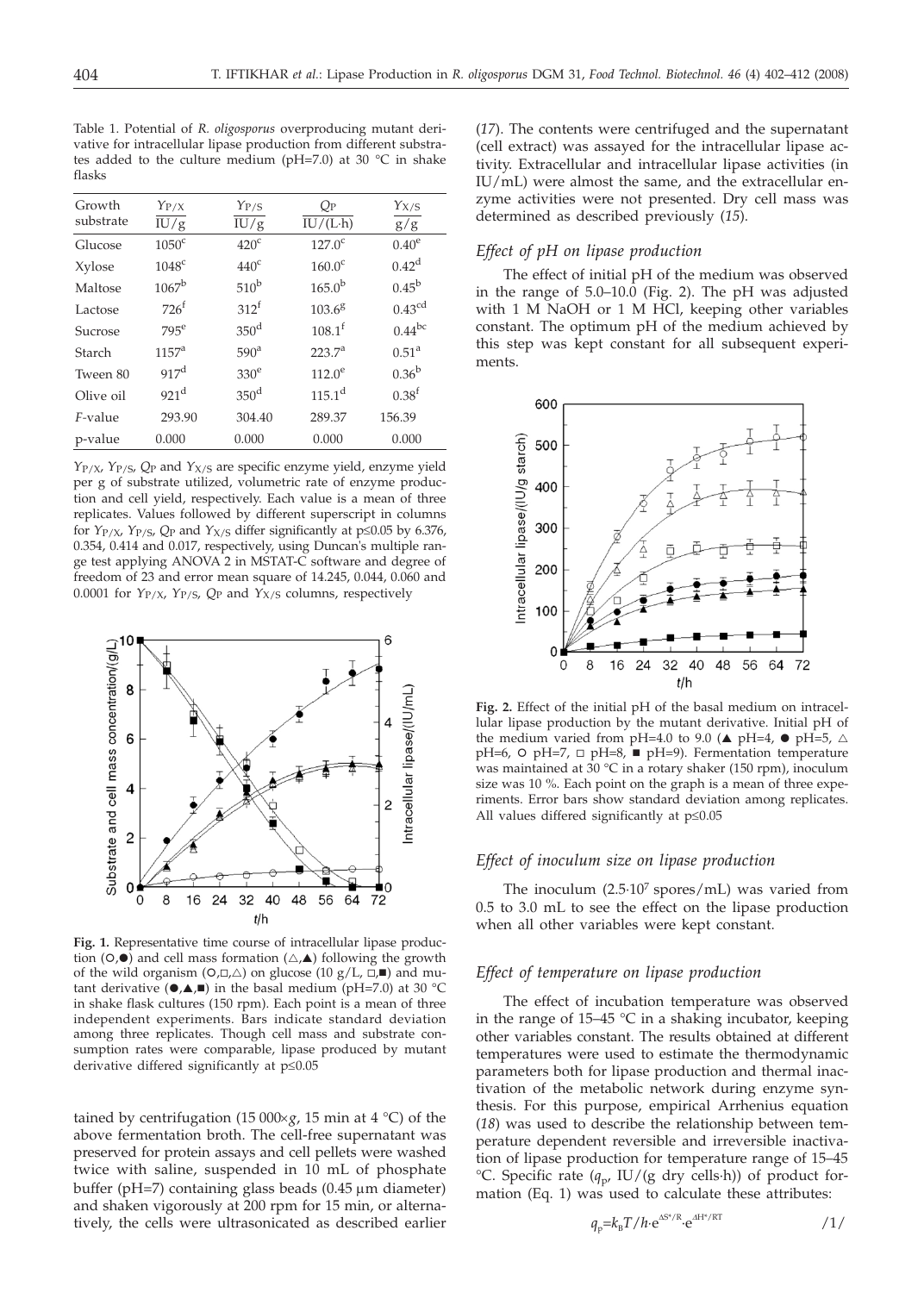# $ln(q_p/T)=ln(k_B/h)+\Delta S^*/R-\Delta H^*/RT$

where plot of  $\ln(q_p/T)$  against  $1/T$  gave a straight line whose slope was  $-\Delta H^*/R$ , and the intercept was  $\Delta S^*/R$  $R + ln(K_B/h)$ , and Planck constant  $h=6.63 \cdot 10^{-34}$  Js and Boltzman constant  $K_{\rm B}$ =1.380658·10<sup>-23</sup> J/K.

# *Rate of lipase production in 14-litre fermentor*

Erlenmeyer flasks were inoculated with 5 % (by volume) spore suspension  $(10^7 \text{ spores/mL})$  from a 3-day--old PDA slant and cultivated at 30 °C and 150 rpm for 24 h on an orbital shaker. The precultures were used as inoculum (10 %, by volume) for the 14-litre stirred fermentor (CelliGen 310, New Brunswick, Edison, NJ, USA) with a working volume of 10 L, fitted with automatic pH, temperature, dissolved oxygen tension (DOT), agitation and airflow rate controls. The optimized medium (10 L) was steam-sterilized *in situ* for 30 min. The medium was inoculated with seed culture (10 % inoculum, by volume) prepared as above. Silicone oil was used as an antifoaming agent. The pH of the culture was controlled at pH=7.0. The fermentor temperature was maintained at 30 °C. The corresponding aeration rate was adjusted to 0.5, 0.75 and 1 vvm. Dissolved oxygen was measured polarographically. Foaming was controlled by automatically adding antifoam when required. Samples in triplicate were collected periodically to follow the assay of dry cell mass, protein, and enzyme activity.

#### *Purification of enzyme*

Intracellular lipase was purified by a combination of ammonium sulphate precipitation, ion exchange and gel filtration techniques (*4,10*). All the purification steps were performed at 4 °C unless otherwise indicated. The crude intracellular extract was concentrated by dissolving in one tenth of the original volume. The concentrated enzyme sample was fractionated on DEAE (diethylaminoethyl)-cellulose column  $(1.6\times10$  cm) equilibrated with Tris-HCl buffer (pH=8.5) at a flow rate of 1.0 mL/min. The bound proteins were eluted by a linear gradient of 0–0.5 M NaCl in Tris-HCl buffer (pH=8.5). Fractions (2 mL) were collected using a fraction collector FRAC-100 (Pharmacia Fine Chemicals, Uppsala, Sweden) and assayed for protein and lipase activity. Active fractions containing enzyme activity were pooled, dialyzed and freeze-dried for further experiments.

The enzyme sample from the above step was dissolved in one tenth of the original volume of distilled water and applied to Sephadex G-100 column  $(1.6\times60$  cm) pre-equilibrated with 0.05 M phosphate buffer (pH=7.0). Elution was done with the same buffer at a flow rate of 1.5 mL/min. Fractions (2.5 mL) were analyzed for protein and lipase activity. Active fractions were pooled and assayed for protein content and lipase activity.

## *Lipase assays*

Lipase activity in the cell extract was determined titrimetrically according to Gilbert *et al.* (*16*). The substrate contained 5 mL of olive oil emulsion (10 mL of olive oil+2 g of gum arabic+90 mL of hot distilled water), diluted to 10 % (by volume) in 0.14 M  $Na<sub>2</sub>CO<sub>3</sub>$  and 0.05

M CaCl<sub>2</sub>. The reaction was started by adding 1 mL of appropriately diluted crude enzyme extract to the substrate mixture at pH=6.0 and incubated for 15 min at predetermined temperatures. Liberated fatty acids were titrated against freshly prepared 0.05 M NaOH. One unit of enzyme activity was defined as the amount of enzyme required to liberate 1 µmol of fatty acid from olive oil per min under the specified assay conditions.

Alternatively, lipase activity was assayed spectrophotometrically using *p-*nitrophenyl palmitate (*p*NPP) as substrate. Enzyme solution (50  $\mu$ L) was added to 950  $\mu$ L of the substrate solution consisting of one part solution A (5.0 mM *p*NPP in 2-propanol) and nine parts solution B (100 mM potassium phosphate buffer (pH=7), 0.4 % Triton X-100 and 0.1 % gum arabic), which was freshly prepared before use. The reaction mixture was incubated at 37 °C for 20 min and stopped by boiling for 10 min, followed by centrifugation at  $8000 \times g$  for 10 min. The release of *p*-nitrophenol was measured at 410 nm. One unit of enzyme activity was defined as the amount of enzyme that released 1 mmol of *<sup>p</sup>*-nitrophenol per min. Total number of enzyme units per mL of enzyme preparation measured by both methods was equal; therefore, titrimetic method was preferred because of its simplicity and repeatability showing linear relationship between 1/*V* and 1/*c*(olive oil). Lipase activity was also determined by using *p-*nitrophenyl butyrate and tributyrin, but lipase activity in units per mL of intracellular and extracellular enzyme preparations was significantly different (25 % of that on *p*NPP or olive oil), so its use was ignored.

## *Determination of kinetic parameters*

Kinetic data for enzyme production were collected as described earlier for *Aspergillus niger* (*19*).

## **Results and Discussion**

#### *Substrate regulation of intracellular lipase production*

Carbon is the main component of cells and carbon sources play an integral role in the synthesis and regulation of enzyme production. There is an increasing recognition that the elemental composition of enzymes can be related to carbon source to support the formation of nucleic acids, amino acids and the proteins they code. There exists a strong and positive correlation between N/C values of genomes and proteomes of different organisms. Therefore, there is a compelling need to initially screen different carbon sources (Table 1) for their ability to regulate lipase production on  $DG<sup>r</sup>$  mutant derivative *R. oligosporus* DGM 31 using other optimal operating variables from literature (inoculum size 10 %, temperature 30 °C, initial pH=7, and basal medium described earlier). All carbon sources supported markedly different titres of intracellular lipase activities measured on olive oil. The number of units per mL of enzyme preparation for lipase activity was equal on olive oil (Table 1) and *p*-NPP (data not shown). The influence of treatments on all fermentation attributes of lipase production was highly significant as revealed by *F*- and p-values at p£0.05 (Table 1).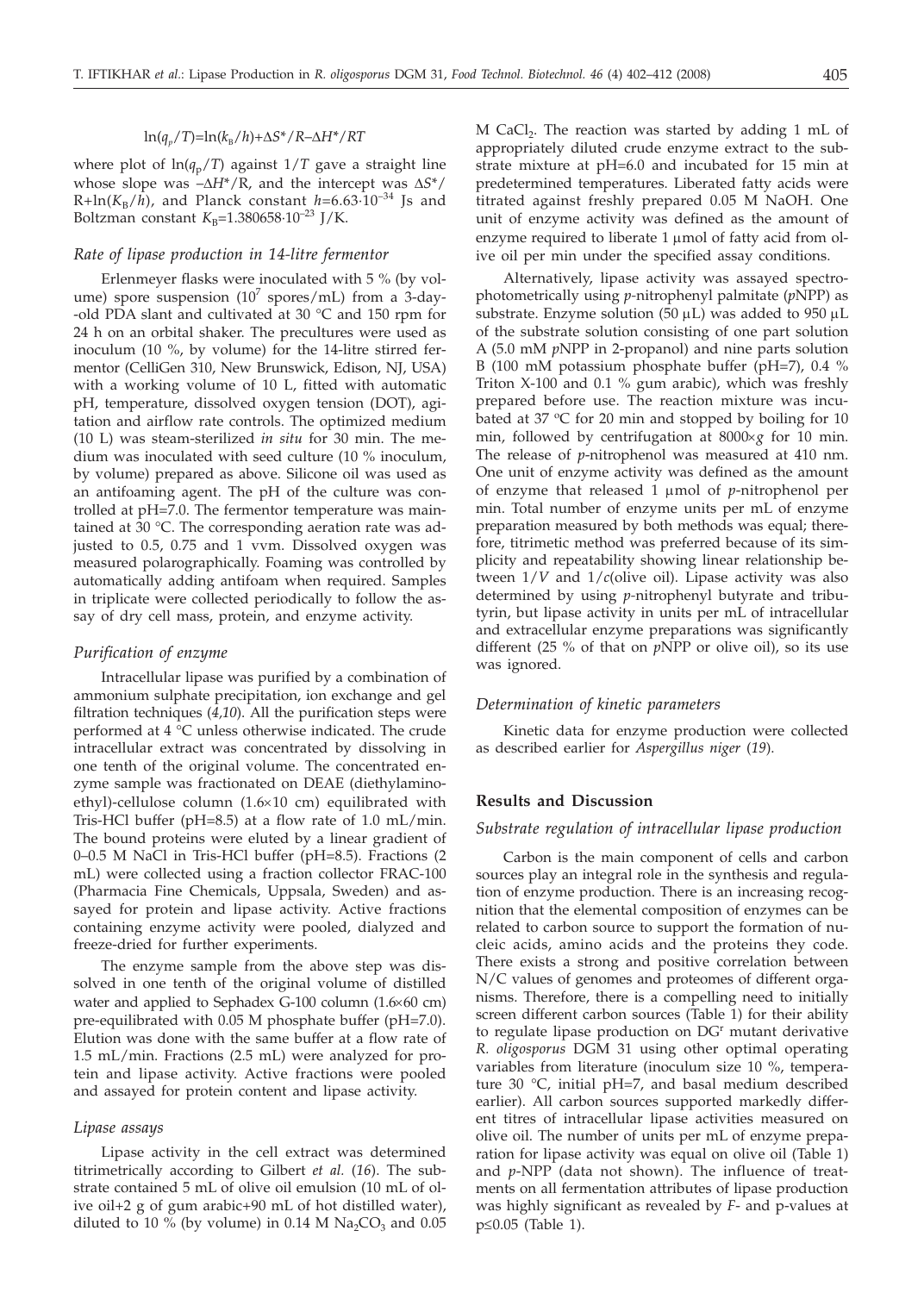The mutant DGM 31 surprisingly showed maximum enzyme production stimulated by the presence of the non-lipid compounds (starch), followed by lactose, xylose and glucose. Synthesis of lipase in the presence of glucose confirmed that lipase production in DGr mutant was not related to catabolite repression. Incorporation of lipids has been shown to increase lipase yield in many cases (*4*), but it must be emphasized that the results reported in literature in this respect are not equivocal. In contrast to the aforesaid investigation, mutant DGM 31 did not show good lipase activity in the media containing lipids, which is in accordance with studies reported by Nahas (*9*). Maximum cell mass yield was regulated by starch, followed by maltose. This suggested that increased production in the mutant was correlated with cell mass formation. Enhanced cell mass formation by *R. oligosporus* DGM 31 could lead to increased productivity of lipases in large-scale fermentors.

Time course studies of lipase production by both wild and mutant organisms from glucose (representative substrate) revealed that after 48 h the wild organism supported only the basal level of activity, while the mutant organism supported maximum lipase synthesis. Application of Luedeking and Piret model using specific rate of lipase formation indicated that product formation was both growth and non-growth associated and lipase was not a purely primary metabolite. However, a good relationship existed between the enzyme titres and cell mass formation. Maximum volumetric rate of lipase formation  $(Q_P)$  occurred on starch (223.7 IU/(L·h)) followed by maltose and glucose. D'Annibale *et al*. (*20*) obtained maximum volumetric lipase productivity of 5.4 IU/(L·h) using *Penicillium citrinum* in unoptimized medium.

# *Effect of pH on lipase production*

The initial pH of the medium regulates product formation. Initial pH conditions were optimized for maximum production of lipase. Maximum activity by *R. oligosporus* over-producing mutant (Fig. 2) was observed at pH=7.0 in 48 h at 30  $^{\circ}$ C with inoculum size of 10 %. Some basic compounds accumulated in the fermentation medium and led to the increase in medium pH (to pH= 8.0), but when initial pH was above 8.0, there was delayed production of lipase. Alkaline extracellular pH could enhance intracellular pH of the cells and destabilize the enzyme synthetic network since equilibrium in enzyme catalyzed reactions is reached at specified intracellular pH values (*21*) and intracellular ionic strength of the biological systems. For other lipase-producing organisms, namely *Candida rugosa* (*1*), *A. niger* and other fungi (*4*,*11*,*13*,*20*), different media of similar or higher pH supported maximum production of lipases.

#### *Effect of inoculum size*

Data in Fig. 3 show the regulation of enzyme synthesis by inoculum size in time course study. Maximum production ((1156 $\pm$ 12.1) IU/g dry cells) occurred with 5 % inoculum size. Lower or higher inoculum size did not support higher activity. Inoculum density is an important variable in submerged processes since higher inoculum levels increase spore concentration, thereby inhib-



**Fig. 3.** Effect of inoculum size on intracellular lipase production. Initial pH of the medium was 7.0 and temperature was maintained at 30 °C in a rotary shaker (150 rpm). Inoculum size varied from 2.5 to 15 % (O 2.5 %,  $\triangle$  5.0 %,  $\bullet$  7.5 %,  $\blacksquare$  10 %,  $\blacktriangle$  12.5 %, and  $\Box$  15 %). Each point on the graph is a mean of three experiments. Error bars show standard deviation among replicates. All values differed significantly at  $p \leq 0.05$ 

iting fungal growth and enzyme induction (*20*). With the increase in mycelium mass, the production of enzyme declined due to enhanced cell mass formation, resulting in the exhaustion of nutrients from the fermentation mash. Lower inoculum may enhance time of fermentation to get maximum enzyme yields. Thus 5 % inoculum size regulated higher enzyme synthesis and was used in subsequent experimental work. In contrast to our findings, 10 % inoculum level for maximum lipase production on olive mill wastewaters had been reported previously (*20*).

# *Effect of temperature*

The most desirable property of new developed industrial strains is their genetic stability and physiological reproducibility (*14*). To assess the mutational effect on thermostability of the genetic make up of the DGr mutant organism, the inoculated fermentation medium was incubated at 15, 20, 25, 30, 35, 40 and 45 °C (Fig. 4) in shake flasks (see Materials and Methods), keeping all other fermentation conditions constant. Normally, high temperature can cause inactivation of enzymes of the metabolic pathway, while low temperature may not permit flow of nutrients across cell membrane, resulting in high demand for maintenance energy (*18*) for lipase production by the organism. There was a progressive increase in the average specific productivity of intracellular lipase when the temperature was increased from 15–30 °C. Maximum enzyme specific productivity (357 IU/(g dry cells·h)) was supported at 30 °C. This temperature is in the normal range reported for other moulds (*4*,*7*,*11*). Conversely, specific productivity progressively decreased over 30 °C, although maximal growth occurred at 35 °C. Reduced enzyme productivity was probably due to the well-known thermal inactivation of metabolic network at temperatures higher than the optimum.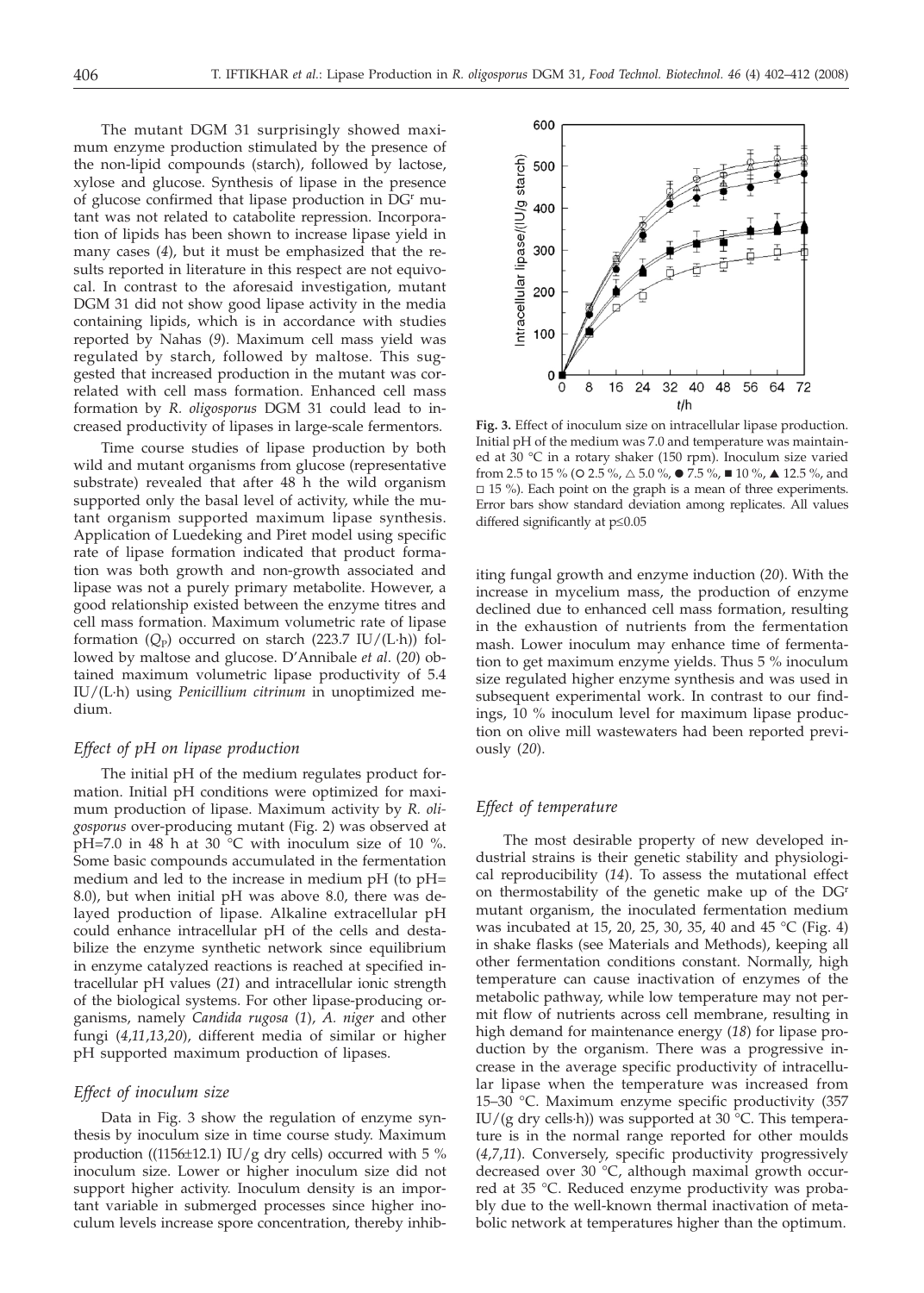

**Fig. 4.** Arrhenius relationship (between specific productivity  $q_p/T$  and  $1/T$ , where *T* is absolute temperature) used to calculate the values of both enthalpy and entropy of intracellular lipase formation and its inactivation during growth of *R. oligosporus* mutant derivative DGM 31 on starch medium (initial pH=7.0, inoculum 5 %) at different temperatures in shake flask culture studies. Each point is a mean of three experiments. The value of standard deviation among replicates was too small to be visible. All values differed significantly at  $p \leq 0.05$ 

Under controlled environmental conditions, thermodynamic parameters are the driving force for microbial growth and product formation (*21*). Low magnitudes of enthalpy, entropy and Gibbs free energy indicate the stability of the metabolic network. Arrhenius model was used to calculate enthalpy and entropy of product formation during growth of the organism to demonstrate the hidden thermal process regulatory mechanism (*21*, *22*). The optimum specific productivity was addressed from the interception of two straight lines (Fig. 4), representing increasing and decreasing specific productivity magnitudes around the optimum. Slopes were used to calculate the values of enthalpy of activation/inactivation equilibrium, while the intercept values were used to calculate the entropy demands of activation/inactivation equilibrium. The results indicate that the activation enthalpy of lipase formation by mutant cells  $(80.5 \text{ kJ/mol})$ was lower than ethanol and α-galactosidase production by thermotolerant yeasts, as reported earlier (*22,23*). The activation entropy of lipase formation equilibrium by the mutant  $(58.3$  J/(K·mol)) was lower than that by the thermostable organisms (*23*,*24*). This suggests that the genetic make up of the mutant derivative was thermodynamically more stable comparable to other thermostable organisms.

When organism was grown at  $37-40$  °C, thermal inactivation of the metabolic network was an expected phenomenon. The thermal inactivation of enzymes of the metabolic network is accompanied by the disruption of noncovalent linkages, including hydrophobic interactions of enzymes of the metabolic network, with concomitant increase in the enthalpy of activation (*25*). The opening up of the enzyme structures of metabolic network is accompanied by an increase in the disorder, or increase in entropy of activation (*26*). The value of thermodynamic parameter of inactivation calculated from Fig. 4 gave a magnitude of activation enthalpy  $(\Delta H_D^{\dagger})$  of thermal inactivation for the mutated cells of  $74 \text{ kJ/mol}$ thermal inactivation for the mutated cells of 74 kJ/mol and was lower than that for its production  $(80.5 \text{ kJ/mol})$ . This means that its rate of deactivation did not increase faster with the increase in temperature, indicating its conformational stability. It was also significantly lower than the values obtained with other microbial systems (160–235 kJ/mol) (*23*). The activation entropy value of thermal inactivation by the mutant culture was also very low (–444.4 J/(K·mol)), it had negative symbol and was found to be comparable with that of a-amylase from *Bacillus licheniformis*, as revealed by its negative  $\Delta S^*$  (-150) J/(K·mol)) at 80 °C (*26*). This suggests that this inactivation phenomenon implied no deactivation in the enzyme production pathway during growth of DG<sup>r</sup> mutant on the substrate up to 45 °C. This also indicates that the mutant organism acquired the ability to exert a sort of protection against thermal inactivation, most probably by acquiring chaperones, which assisted the folding of protein within the cells (*27*), thus supporting our assumption that the mutation stabilized the biological system of mutant cells during production of lipases. It is in contrast to previous findings that mutation made the enzyme thermolabile (*14*), but it supports the assumption that DG-resistance modulates the transport mechanism of enzymes and causes posttranslational modifications (*14*) by putting polysaccharides on protein ensemble and could have induced thermostability during product accumulation.

#### *Effect of nitrogen sources*

Nitrogen sources, including inorganic and organic nitrogen sources, play a pivotal role in regulating synthesis of hydrolases. Inorganic nitrogen sources are consumed quickly and normally cause repression of enzyme synthesis due to formation of ammonium repressible entity (AreA protein) (*28*), while organic nitrogen sources can supply amino acids, and many cell growth factors, which are needed for cell metabolism and protein synthesis. Therefore, both inorganic and organic nitrogen sources were used to observe their regulatory role in lipase fermentation in shake flask cultures. The dependence of lipase production on nitrogen sources is presented in Table 2. The influence of all nitrogen sources on all fermentation attributes (kinetic parameters) of lipase production was highly significant (Table 2) as revealed by *F*- and p-values at p≤0.05. Ammonium oxalate, ammonium nitrate and casein were optimal nitrogen sources for upregulation of intracellular lipase synthesis (up to 2-fold over the basal medium). The activities on media containing urea, peptone or corn steep liquor were significantly lower ( $p \le 0.05$ ) than those with ammonium nitrate. Ammonium sulphate was another nitrogen source having stimulatory influence on lipase regulation after casein.

# *Rate of synthesis in shake flasks and well-aerated fermentor*

Scaling up of the experiment is crucial for any study related to fermentation that is aimed at the hyperproduction of a particular enzyme. Production of lipases by *R. oligosporus* is an aerobic process requiring sufficient mass of dissolved oxygen in the medium. It has been previously reported (*29*) that when dissolved oxygen concentration falls below a critical level, an instant decrease in lipase biosynthesis occurs. Under the aeration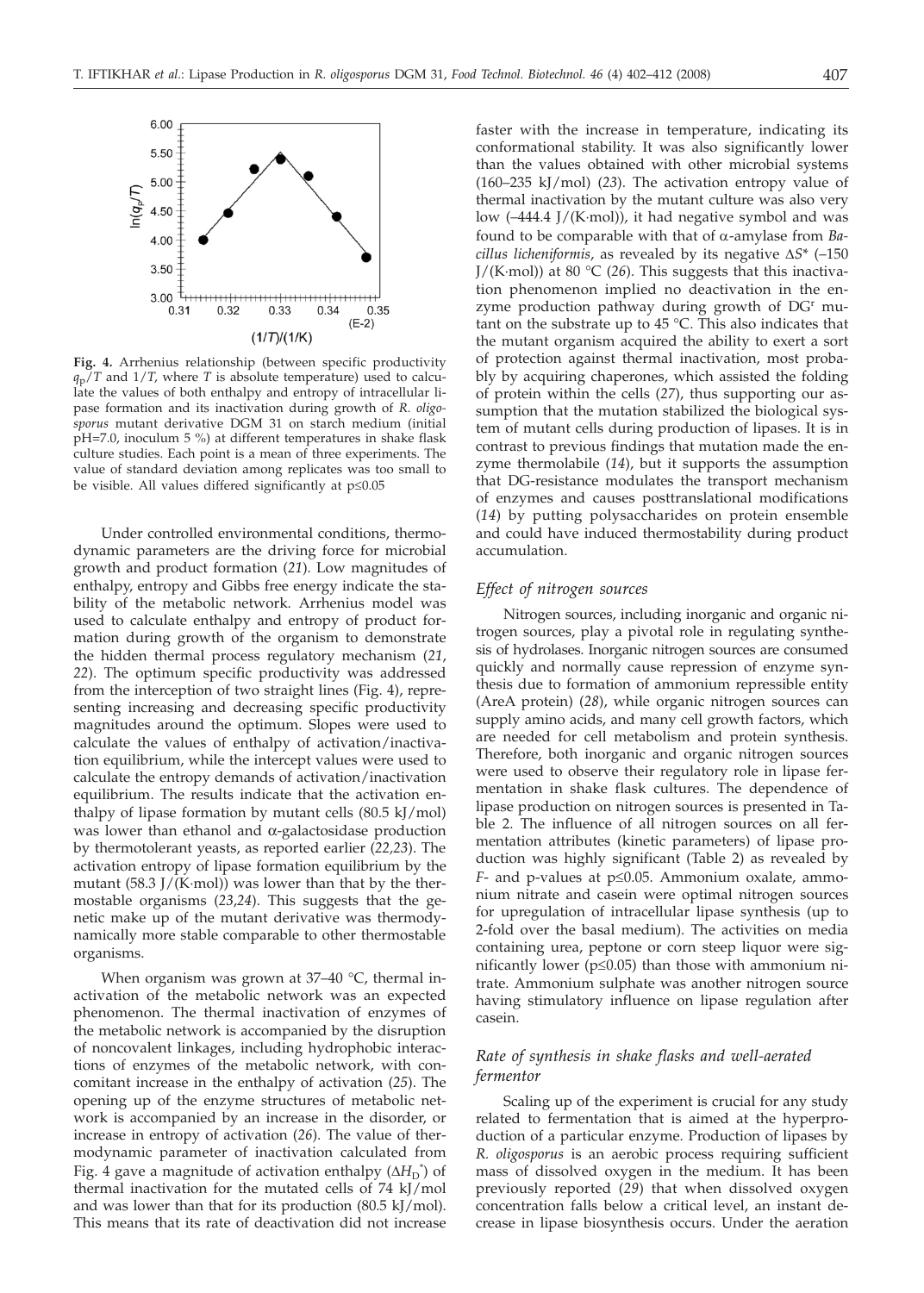Table 2. Dependence of lipase production by *R. oligosporus* on nitrogen sources in culture medium (pH=7.0) at 30 °C in shake flask culture studies

| Nitrogen                        | $Y_{P/X}$           | $Q_{P/S}$       | $Q_{\rm P}$      | $q_P$           |
|---------------------------------|---------------------|-----------------|------------------|-----------------|
| source                          | IU/g                | $IU/(g\cdot h)$ | $IU/(L \cdot h)$ | $IU/(g\cdot h)$ |
| NH <sub>4</sub> Cl              | $1242^e$            | $20^8$          | $198^{8}$        | $328^c$         |
| NH <sub>4</sub> NO <sub>3</sub> | 1680 <sup>b</sup>   | 33 <sup>b</sup> | $327^b$          | $312^d$         |
| $(NH_4)_2SO_4$                  | $1467$ <sup>d</sup> | $25^{\rm f}$    | 220 <sup>f</sup> | $285^e$         |
| NH <sub>4</sub> -oxalate        | $1786^a$            | 35 <sup>a</sup> | 348 <sup>a</sup> | $336^{\rm b}$   |
| Peptone                         | $1156^8$            | 27 <sup>d</sup> | $256^e$          | $231^h$         |
| Yeast extract                   | $1464^d$            | $26^{\circ}$    | $276^d$          | $234^8$         |
| Casein                          | $1564^c$            | 30 <sup>c</sup> | 299 <sup>c</sup> | $355^{\circ}$   |
| Corn steep<br>liquor            | $1225^f$            | 19 <sup>h</sup> | $195^h$          | $251^f$         |
| Urea                            | $1090^h$            | $15^{1}$        | $185^{\rm i}$    | $225^{\rm i}$   |
| F-value                         | 321.21              | 216.14          | 312.60           | 314.61          |
| p-value                         | 0.000               | 0.000           | 0.000            | 0.000           |

*Y*P/X, *Q*P/S, *Q*P and *q*P are specific enzyme yield, volumetric enzyme rate based per g of substrate utilized per h, volumetric rate of enzyme production per L per h and specific enzyme productivity, respectively. Each value is a mean of three replicates. Values followed by different superscript in columns  $Y_{P/X}$ ,  $Q_{P/S}$ ,  $Q_P$  and  $q_P$  differ significantly at  $p \le 0.05$  by 3.275, 0.509, 0.401 and 0.352, respectively, using Duncan's multiple range test applying ANOVA 2 in MSTAT-C software with degree of freedom of 26, and error mean square of 3.807, 0.092, 0.057 and 0.044 for the above columns, respectively

rate of 0.5 vvm (optimized), fermentation was performed with different agitation speeds of 200, 300 and 400 rpm in the 14-litre fermentor cultures. Activities of lipases obtained from the mutant cultures at an agitation speed of 300 rpm were the highest (Fig. 5). At lower agitation rate (200 rpm), oxygen limitation occurred (results not presented), thereby suppressing fungal growth and enzyme synthesis, but DOT was maintained at 20 % saturation throughout the fermentation with agitation speed of 300–400 rpm (and was found optimum). Lipase pro-

 $20$ Substrate and cell mass concentration/(g/L) 8 6 ntracellular lipase/(IU/mL) 6 8 4  $\overline{c}$ 4 ∩ 8 16 24 32 40 48 56 64  $72$  $\Omega$  $t/h$ 

Fig. 5. Time course of lipase production (O,<sup>o</sup>) and cell mass formation  $(\triangle, \triangle)$  following the growth of mutant derivative on starch (10  $g/L$ ,  $\Box$ ) supplemented with ammonium oxalate in optimized medium (pH=7.0) at 30  $^{\circ}$ C in shake flask cultures  $(150$  rpm)  $(O,\triangle,\Box)$  and fermentor  $(\bullet,\triangle,\blacksquare)$ . The medium was inoculated with 5 % inoculum size. Each point is a mean of three independent experiments. Bars indicate standard deviation among the replicates. All values differed significantly at  $p \leq 0.05$ 

duction was associated with fungal growth and reached maximum activity in 48 h.

Potential kinetic parameters for production of lipase in *R. oligosporus* during growth in optimized media in shake flask and fermentor studies (Table 3) indicated that starch supplemented with ammonium oxalate supported 3-fold higher specific productivity than that by unoptimized medium (Table 1), and that fermentor aeration enhanced enzyme titre by 1.55-fold over optimized media in shake flasks. Furthermore, the cell mass productivity (0.2  $g/(L \cdot h)$ ) was 1.33-fold and substrate consumption rate (0.288  $g/(L \cdot h)$ ) was 2.76-fold higher than those in the shake flask. The influence of treatments on

Table 3. Dependence of intracellular lipase production on culture conditions, namely shake flask and fermentor cultures under optimized conditions: kinetic parameters for substrate consumption and lipase formation by *R. oligosporus* mutant derivative DGM 31

| Parameters                                 | Shake flask       | Fermentor         | Mean                | F-value | p-value |
|--------------------------------------------|-------------------|-------------------|---------------------|---------|---------|
| Substrate consumption parameters           |                   |                   |                     |         |         |
| $\mu_{\rm m}/h^{-1}$                       | 0.11 <sup>c</sup> | $0.15^{\rm a}$    | $0.13^{b}$          | 1681    | 0.000   |
| $Qs/(g/(L \cdot h))$                       | $0.104^c$         | $0.288^{a}$       | 0.20 <sup>b</sup>   | 761     | 0.000   |
| $Qx/(g/(L \cdot h))$                       | 0.15 <sup>c</sup> | $0.20^{\rm a}$    | $0.18^{b}$          | 70.0    | 0.000   |
| $Y_{X/S}/(g/g)$                            | 0.50 <sup>c</sup> | $0.60^{\rm a}$    | $0.55^{\rm b}$      | 225.0   | 0.0001  |
| $q_S/(g/(g \cdot h))$                      | $0.22^{\circ}$    | $0.25^{\text{a}}$ | $0.24^{b}$          | 230.5   | 0.0000  |
| Product formation parameters               |                   |                   |                     |         |         |
| $Q_P/(IU/(L \cdot h))$                     | $314^{\circ}$     | 490 <sup>a</sup>  | 402 <sup>b</sup>    | 690.64  | 0.000   |
| $Y_{P/S}/(IU/g)$                           | $1040^{\circ}$    | 1650 <sup>a</sup> | $1345^{\mathrm{b}}$ | 71.57   | 0.000   |
| $Y_{P/X}/(IU/g)$                           | $2080^{\circ}$    | $2750^{\circ}$    | $2415^{b}$          | 305.37  | 0.000   |
| $q_P/(\text{IU}/(\text{g}\cdot \text{h}))$ | $229^{\circ}$     | 413 <sup>a</sup>  | 321 <sup>b</sup>    | 265.52  | 0.0000  |

*Q*X, *Q*S, *Y*X/S and *q*S are volumetric rate of dry cell mass formation, volumetric rate of substrate consumption, dry cell mass yield, and specific rate of substrate consumption, respectively. For other symbols, see Tables 1 and 2. Each value is a mean of three replicates. Values followed by different superscripts in rows differ significantly at p*£*0.05 using Duncan's multiple range test applying ANOVA 2 in MSTAT-C software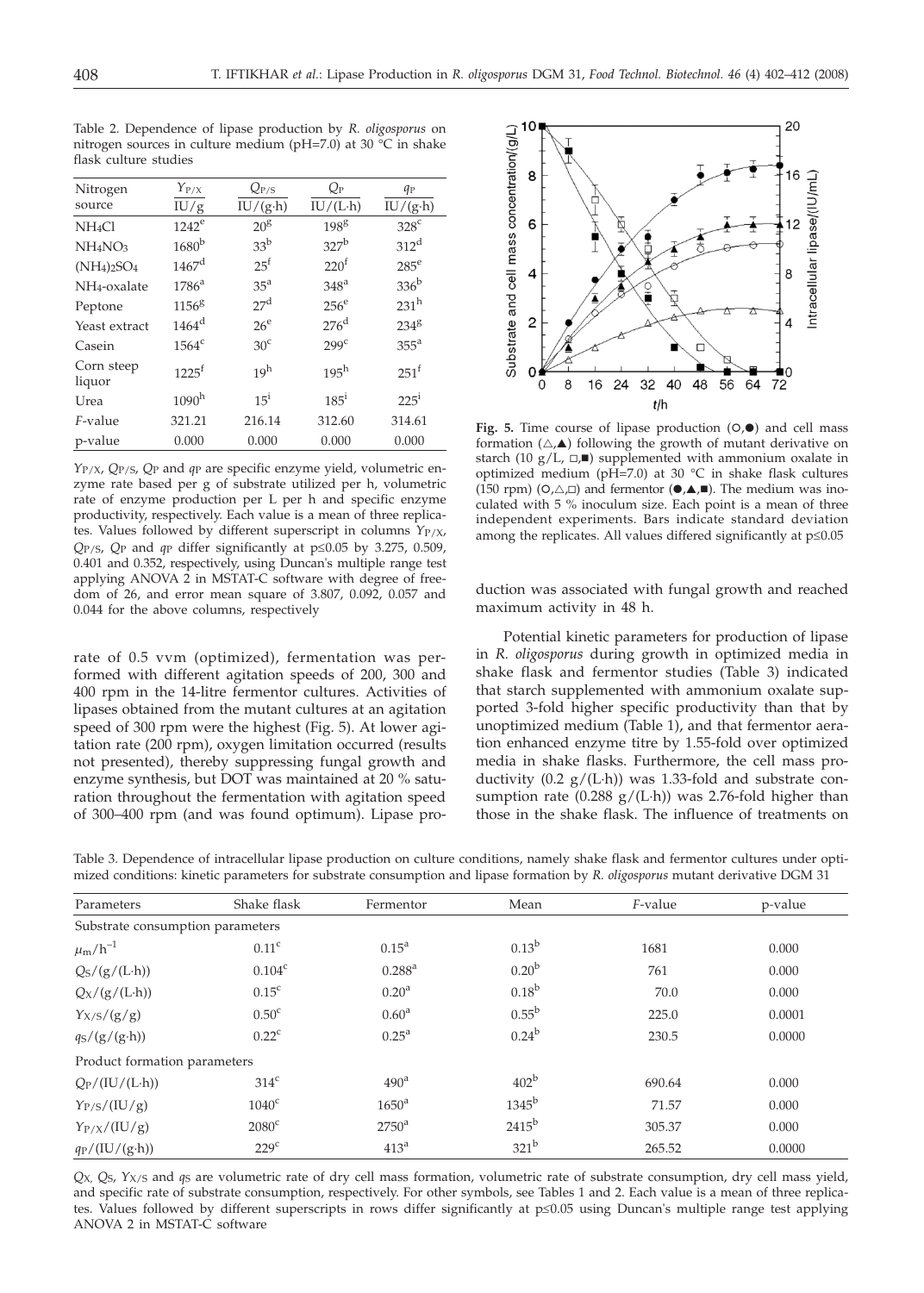all fermentation attributes of lipase production was highly significant (Table 3) as revealed by *F*- and p-values at  $p \leq 0.05$ . The values of the kinetic parameters obtained for lipase are several-fold higher than the values reported by other workers on *R. oligosporus*, *R. oryzae, Aspergillus niger* and their mutants (*11*,*30*), *Penicillium citrinum, Geotrichum candidum, R. arrhizus* and *Fusarium solani* (*4*,*9*,*13*, *31,32*), and yeasts (*1*,*3*,*4*,*12*,*31*,*33*). The enzyme volumetric productivity after growth on starch with ammonium nitrate as the nitrogen source was 34.83 IU*/*(g substrate·h). This value is higher than the values reported by other workers: 1.95 IU*/*(g substrate·h) (*33*), 0.91 IU*/*(g substrate·h) (*4*) and 5.05 IU*/*(g substrate·h) (*34*). Specific productivity of lipases (Table 3) was comparable to the lipase production by recombinant strain of *Aspergillus niger* expressing a lipase-encoding gene from *Thermomyces lanuginosus* (*35*), while enzyme regulatory process was comparable to that exhibited by a *Bacillus* sp. (*36*). Enhancement in lipase production was a consequence of alteration in genes related to all activities, namely lipase, hexokinase or DOG-6P phosphatase as reported in DGr mutants (*37*).

# *Purification and biochemical characterization of lipase*

Three-step purification technique (see Materials and Methods) made the enzyme free from all other proteins and the final percentage recovery was 49.8 %. The specific activity of pooled fractions increased from 30 to 65 IU per mg of protein after gel filtration chromatography. The purified enzyme was homogenous on SDS-polyacrylamide gel (Fig. 6) with a subunit molecular mass of



**Fig. 6.** Polyacrylamide gel electrophoresis of purified lipases of wild and mutant strains of *R. oligosporus*. Electrophoresis was performed on 12 % polyacrylamide gel in the presence of 0.1 % SDS. Lane 1, purified lipase derived from the parental strain; lane 2, purified lipase derived from the mutant; lane M, molecular mass marker proteins

29.5 and 31.6 kDa for mutant- and parent-derived enzymes, respectively. This was attributed to a small deletion in the gene for the enzyme acquired by mutant organism. The enzymes also exhibited a molecular mass of 28 and 29.5 kDa, respectively on Superose gel filtration column, suggesting that the enzyme was monomeric in nature. *R. oligosporus* lipase is similar to the lipase from

*R. oryzae* (*10*), *Penicillium candidum* (*38*), *R. chinensis* (*39*) and *P. expansum* (*40*). The above molecular masses are lower than those of lipases from *P. cyclopium* (*41*) and *Geotrichum marinum* (*42*). Optimal pH of purified enzyme was 8.0 for the mutant organism (Table 4) and it was the same as for that from *G. marinum* (*42*), but higher than that for *P. cyclopium* (pH=7.0) (*41*) and its wild culture (Table 4). Protein stability was measured in buffers with different pH values as a function of time (Fig. 7a). Purified enzyme from *R. oligosporus* was stable over the pH range of 6.0–9.0 (80–100 %). Lipases that are more active in the pH range of 6.0–10.0 can act as promising agents in detergent industries (*4*).

Table 4. Biochemical properties of purified lipases derived from wild and mutant derivative of *R. oligosporus* at 50 °C

|                                          | Values of lipases derived from organisms |           |  |  |
|------------------------------------------|------------------------------------------|-----------|--|--|
| Parameters                               | Mutant                                   | Wild type |  |  |
| $v_{\rm max}/(\mu$ mol/(mg·min))         | 166                                      | 132       |  |  |
| $K_{cat}/(\text{min}^{-1})^a$            | 4486                                     | 3626      |  |  |
| $K_{\rm m}/\rm{mM}$                      | 1.9                                      | 2.8       |  |  |
| $K_{\text{cat}}/K_{\text{m}}$            | 2361                                     | 1295      |  |  |
| Native $M_r/kDa$                         | 29.5                                     | 31.6      |  |  |
| Subunit M <sub>r</sub> /kDa              | 28.0                                     | 29.5      |  |  |
| $E_a/(kJ/M)$                             | 32.5                                     | 48.2      |  |  |
| pH optimum                               | 8.0                                      | 7.0       |  |  |
| $\Delta G^*/(\mathrm{k} / \mathrm{mol})$ | 55.2                                     | 56.7      |  |  |
| $\Delta H^*/(kJ/mol)$                    | 29.8                                     | 45.5      |  |  |
| $\Delta S^*/(J/mol)$                     | $-78.63$                                 | $-34.67$  |  |  |
| $\Delta G^*_{E-T}/(kJ/mol)^b$            | $-20.85$                                 | $-19.24$  |  |  |
| $\Delta G^*$ E-S/(kJ/mol) <sup>c</sup>   | 1.72                                     | 2.76      |  |  |

Each value is a mean of three observations. Standard deviation among replicates was between 5 and 7.5 % and has not been shown

a *K*cat=*v*max/mM of enzyme

b <sup>D</sup>*G*\*E-T (free energy of transition state binding)=–*RT*·ln(*K*cat/*K*m)

 ${}^{C}\Delta G_{E-S}$  (free energy of substrate binding)=–*RT*·ln*K*<sub>a</sub>, where  $K = 1/K$ . *K*a=1/*K*m

 $\Delta H^*$  (kJ/mol)= $E_a$ -*RT*, where  $E_a$  is the activation energy for substrate hydrolysis

 $\Delta G^*$  (kJ/mol)=– $RT$ ·ln(( $K_{\text{cat}}$ ·h)/( $k_B$ ·*T*)) and  $\Delta S^* = (\Delta H^* - \Delta G^*)/T$ 

 $\Delta H^*$ ,  $\Delta G^*$  and  $\Delta S^*$  are enthalpy, Gibbs energy and entropy of enzyme catalysis, respectively

Purified enzymes from mutant and parental strains exhibited  $K<sub>m</sub>$  values of 1.9 and 2.8 mM, respectively, while  $v_{\text{max}}$  values were 166 and 132  $\mu$ mol/(mg·min). Lower  $K_{\text{max}}$ value against *p*NPP determined the higher affinity of the enzyme for substrate. This affinity was better than that (11.4 mM) of lipase from *G. marinum* (*42*) and the wild organism (2.8 mM) (Table 4). Higher value of catalytic efficiency  $(K_{cat}/K_m)$  of 2361 (Table 4) suggested that purified enzyme hydrolyzes the substrate very efficiently. However, turnover number  $(K_{cat})$  and catalytic efficiency  $(K_{cat}/K_m)$  values of intracellular lipase from other fungi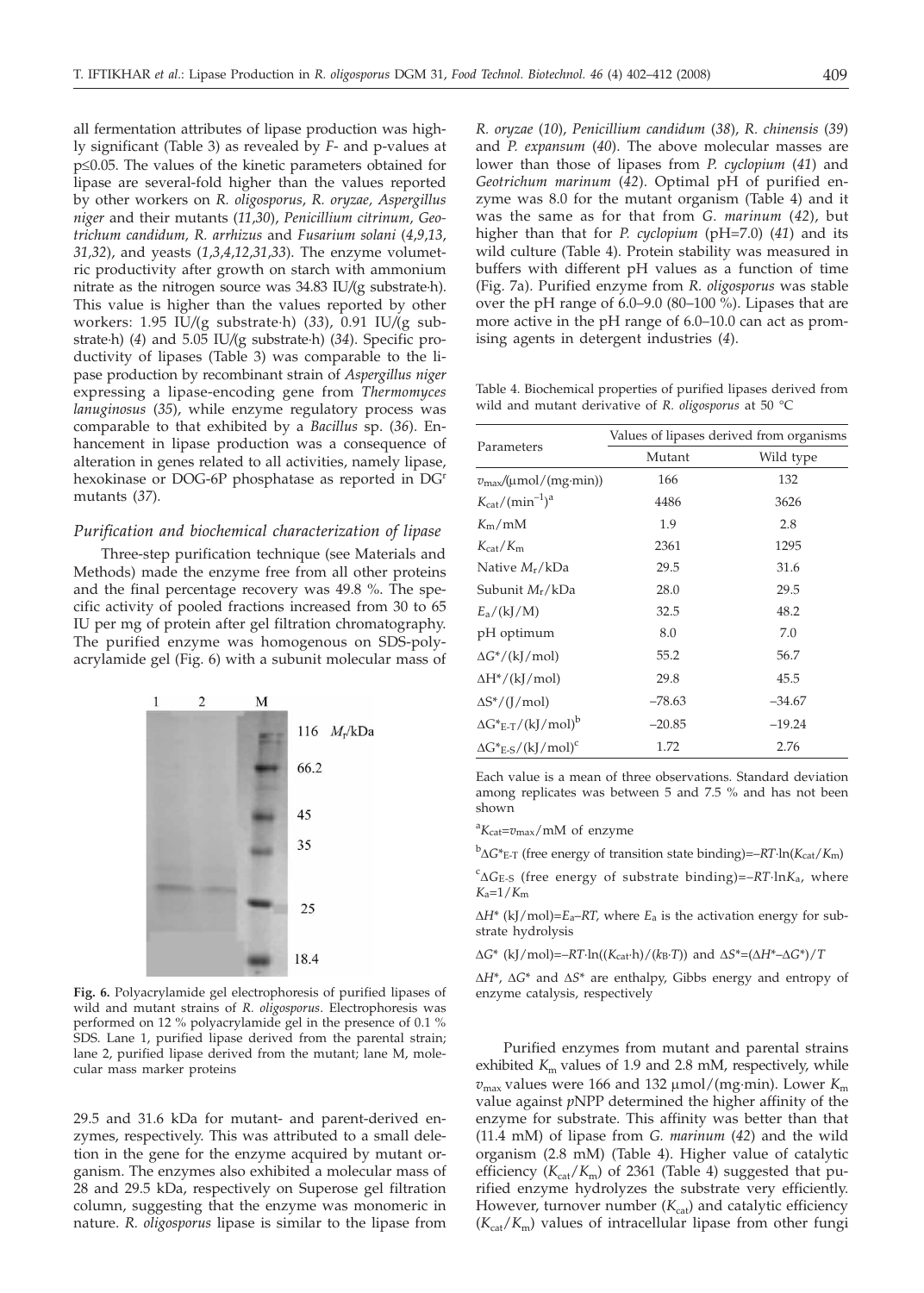could not be worked out, but  $v_{\text{max}}/K_{\text{m}}$  value (87.4) was equal to that (87.0) for *G. marinum* (*42*).

The effect of temperature on lipase activity was determined by assaying activity at various temperatures ranging from 10 to 80  $\mathrm{^{\circ}C}$  as a function of time (Fig. 7b). Maximum catalytic efficiency of lipase was obtained at 50  $\degree$ C, compared to temperature optimum of 40  $\degree$ C for lipase from *G. marinum* (*42*). Decline in enzyme activity was found at temperatures above 60 °C and below 20  $^{\circ}C.$ 

The protein mid-point inactivation temperature  $(T<sub>m</sub>)$ , activation energy, conformational stability at elevated temperatures, activation parameters for catalytic activity, transition state binding energy and stability of the native state ensemble are potential determinants for thermostable biocatalysts. To test the thermal stability of the purified lipase, the enzyme was incubated in 0.05 M Tris-HCl buffer (pH=8.0) for the mutant and Tris-HCl buffer (pH=10) for the parent strain with the substrate at various temperatures for 2 h, and the residual activity was determined at 60 °C (Fig. 7b). Purified enzyme retained 90 % of activity when incubated at 60 °C for 120 min. The enzyme was stable up to 70  $^{\circ}$ C, at which tem-

perature it lost about 45 % of activity in 2 h. In the absence of the substrate, the half-life of purified enzyme at 60 and 70 °C was 78 and 36 min, respectively, and it decreased to 25 min at 80  $\degree$ C, as shown in Fig. 7c. Thermostability is an important property of enzymes with special reference to lipases, which have a great potential in industrial applications (*2–10*).

Activation energy for catalysis of *p*NPP was 32.5 kJ/mol (Fig. 7d), which is significantly lower than required by other fungal lipases and enzymes from mutated organisms (*26,43,44*). After the inflexion in temperature (Fig. 7d), the enzyme was marginally unfolded. This inferred the thermostability of the test enzyme as reported earlier (43,44). The  $T_m$  was 80 and 70 °C (Fig. 7b) for the mutant- and wild parent-derived lipases, respectively, which had not been reported previously.

The *R. oligosporus* mutant-derived enzyme required less free energy  $(\Delta G^*_{E-S})$  for substrate binding (1.72 kJ/ mol). Similarly, the enzyme released the higher amount (Table 4) of transition state binding energy  $(\Delta G^*_{E,T})$  (–20.85)<br>kL/mol), as compared to those of other thermostable enkJ/mol), as compared to those of other thermostable enzymes (*26,43,44*), signifying that the high catalytic efficiency of this lipase is due to the transition state stabili-



Fig. 7. a) Effect of pH on stability of parent- (O) and mutant-derived (<sup>o</sup>) intracellular lipases was studied by measuring residual activity after two-hour incubation of the enzyme at pH=4.0 to 10.0 and the activity was expressed in percentage and determined at pH=7.0. b) Temperature stability of the enzyme was studied by measuring residual activity after 2-hour incubation of the enzyme at temperature ranging from 10–95 °C and residual activity was measured at 50 °C. c) Time-dependent inactivation of enzyme was measured at 50 (O), 55 ( $\bullet$ ), 60 ( $\triangle$ ), 65 ( $\blacktriangle$ ), 70 ( $\Box$ ) and 80 °C ( $\blacksquare$ ) to determine the half-life of enzymes. d) Represents the determination of activation energy of both enzymes as described previously (*10*)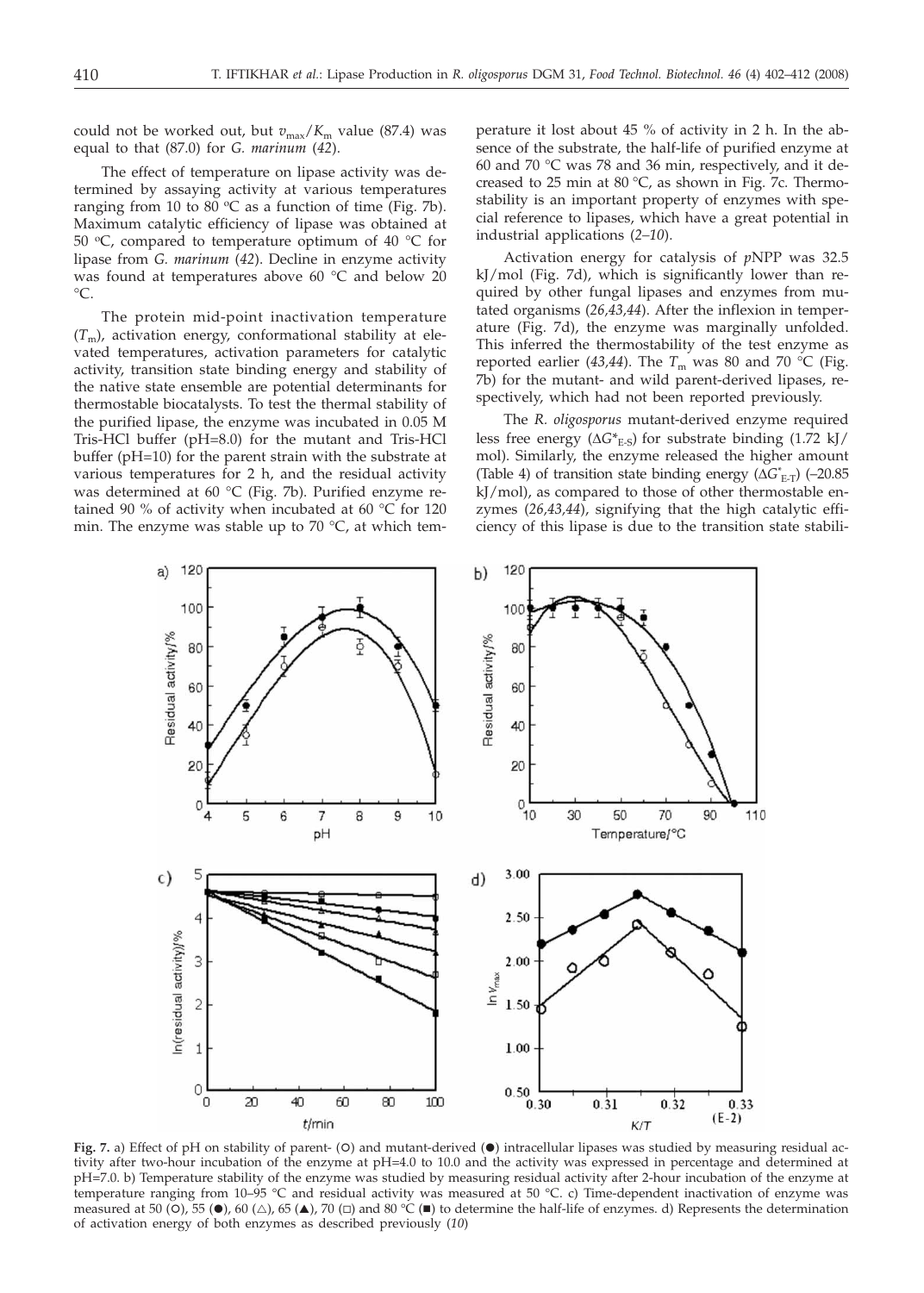zation. The activation energy  $(E_a)$  profile of the mutated enzyme shows that this lipase has lower  $E_a$  demand for *p*NPP hydrolysis up to 80 °C.

This study provided insight into the inherent properties of thermostability of protein ensemble. The enzyme had lower demand of both entropy and enthalpy of *p*NPP hydrolysis (Table 4) as observed for thermostabilized and thermostable enzymes (*26*,*43*,*44*).

# **Conclusion**

A DGr mutant derivative (*R. oligosporus* DGM 31), developed through UV mutagenesis, was promising and supported high titres of intracellular lipase without supplements. Addition of ammonium oxalate, ammonium nitrate and casein as nitrogen supplements further enhanced enzyme formation rate. Inoculum 5 %, initial pH=7.0, and fermentation temperature of 30 °C for 48 h were optimized in shake flasks. After optimization of the culture medium, the lipase activity increased from 5 IU/mL in the basal medium to 10 IU/mL in shake flasks. Aeration rate in the fermentor enhanced product formation, cell mass formation and substrate consumption rates. Additional additives like yeast extract, ammonium molybdate, casein and ammonium oxalate may further enhance enzyme production in the fermentor and optimized media may be used for industrial production of lipases. Biochemical properties of pure enzyme indicated that it possessed high substrate specificity, lower demand of activation energy, Gibbs free energy for enzyme substrate complex formation and transition state stabilization, as reported earlier *(26,43,44*).

#### *Acknowledgements*

This work, which is part of PhD work of T. Iftikhar, was supported in part by Pakistan Science Foundation. We thank the Chairman of the Department of Botany, GC University, Lahore, Pakistan and the Director of NIBGE for providing the research facilities. Some chemicals, purchased through USAID proposal 6.163 (granted to MIR), were used in these studies.

## **References**

- *1.* A. Pandey, S. Benjamin, C.R. Soccol, P. Nigam, N. Krieger, V.T. Soccol, The realm of microbial lipases in biotechnotogy, *Biotechnol. Appl. Biochem*. *29* (1999) 119–131.
- *2.* H.K.E. Jaeger, T. Eggert, Lipases for biotechnology, *Curr. Opin. Biotechnol. 13* (2002) 390–397.
- *3.* S. Benjamin, A. Pandey, *Candida rugosa* and its lipases: A retrospect, *J. Sci. Ind. Res. 57* (1998) 1–9.
- *4.* R. Sharma, Y. Chisti, U.C. Banerjee, Production, purification, characterization and applications of lipases, *Biotechnol. Adv. 19* (2001) 627–662.
- *5.* K. Ban, M. Kaieda, T. Matsumoto, A. Kondo, H. Fukuda, Whole cell biocatalyst for biodiesel fuel production utilizing *Rhizopus oryzae* cells immobilized within biomass support particles, *Biochem Eng*. *J. 8* (2001) 39–43.
- *6.* T. Nakashima, H. Fukuda, Y. Nojima, S. Nagai, Intracellular lipase production by *Rhizopus chinensis* using biomass support particles in a circulating bed fermentor, *J. Ferment. Bioeng. 68* (1989) 19–24.
- *7.* M. Adamczak, W. Bednarski, Enhanced activity of intracellular lipases from *Rhizomucor miehei* and *Yarrowia lipolytica* by immobilization on biomass support particles, *Process Biochem. 39* (2004) 1347–1361.
- *8.* S. Hama, S. Tamalampudi, T. Fukumizu, K. Miura, H. Yamaji, A. Kondo, H. Fukuda, Lipase localization in *Rhizopus oryzae* cells immobilized within biomass support particles for use as whole-cell biocatalysts in biodiesel-fuel production, *J. Biosci. Bioeng. 101* (2006) 328–333.
- *9.* E. Nahas, Control of lipase production by *Rhizopus oligosporus* under various growth conditions, *J. Gen Microbiol. 134* (1988) 227–233.
- *10.* A. Hiol, M.D. Jonzo, N. Rugani, D. Druet, L. Sarda, L.C. Comeau, Purification and characterization of an extracellular lipase from a thermophilic *Rhizopus oryzae* strain isolated from palm fruit, *Enzyme Microb. Technol. 26* (2000) 421–430.
- *11.* J.G.S. Mala, N.R. Kamini, R. Puvanakrishnan, Strain improvement of *Aspergillus niger* for enhanced lipase production, *J. Gen. Appl. Microbiol. 47* (2001) 181–186.
- *12.* P. Fickers, J.M. Nicaud, J. Destain, P. Thonart, Overproduction of lipase by *Yarrowia lipolytica* mutants, *Appl. Microbiol. Biotechnol. 63* (2003) 136–142.
- *13.* M. Essamri, V. Deyris, L. Comeau, Optimization of lipase production by *Rhizopus oryzae* and study on the stability of lipase activity in organic solvents, *J. Biotechnol. 60* (1998) 97–103.
- *14.* K.E. Allen, M.T. McNally, H.S. Lowendorf, C.W. Slayman, S.J. Free, Deoxyglucose-resistant mutants of *Neurospora crassa*: Isolation, mapping, and biochemical characterization, *J. Bacteriol*. *171* (1989) 53–58.
- *15.* I. Haq, S. Khurshid, S. Ali, H. Ashraf, M.A. Qadeer, M.I. Rajoka, Mutation of *Aspergillus niger* for hyperproduction of citric acid from black strap molasses*, World J. Microbiol. Biotechnol*. *17* (2001) 35–37.
- *16.* E.J. Gilbert, J.W. Drodzd, C.W. Jones, Physiological regulation and optimization of lipase activity in *Pseudomonas aeruginosa* EF2, *J. Gen. Microbiol*. *137* (1991) 215–221.
- *17.* M.I. Rajoka, A. Bashir, K.A. Malik, Mutagenesis of *Cellulomonas biazotea* for enhanced production of xylanases, *Bioresour. Technol. 54* (1997) 99–108.
- *18.* S. Aiba, A.E. Humphrey, N.F. Millis: *Biochemical Engineering*, Academic Press, New York, USA (1973) pp. 92–127.
- *19.* E. Favela-Torres, J. Cordova-López, M. García-Rivero, M. Gutiérrez-Rojas, Kinetics of growth of *Aspergillus niger* during submerged, agar surface and solid state fermentations, *Process Biochem. 33* (1998) 103–107.
- *20.* A. D'Annibale, G.G. Sermanni, F. Federici, M. Petruccioli, Olive-mill wastewaters: A promising substrate for microbial lipase production, *Bioresour. Technol*. *97* (2006) 1828– 1833.
- *21.* U. von Stockar, T. Maskow, J. Liu, I.W. Marison, R. Patiño, Thermodynamics of microbial growth and metabolism: An analysis of the current situation, *J. Biotechnol. 121* (2006) 517–533.
- *22.* A. Converti, J.M. Domínguez, Influence of temperature and pH on xylitol production from xylose by *Debarryomyces hansenii, Biotechnol. Bioeng. 75* (2001) 39–45.
- *23.* M.I. Rajoka, F. Latif, S. Khan, R. Shahid, Kinetics of improved productivity of  $\beta$ -galactosidase by a cycloheximide-resistant mutant of *Kluyveromyces marxianus, Biotechnol Lett*. *26* (2004) 741–746.
- *24.* C. Vieille, J.G. Zeikus, Thermozymes: Identifying molecular determinants of protein structural and functional stability, *Trends Biotechnol. 14* (1996) 183–190.
- *25.* J. Chen, W.E. Stites, Higher-order packing interactions in triple and quadruple mutants of staphylococcal nuclease, *Biochemistry, 40* (2001) 14012–14019.